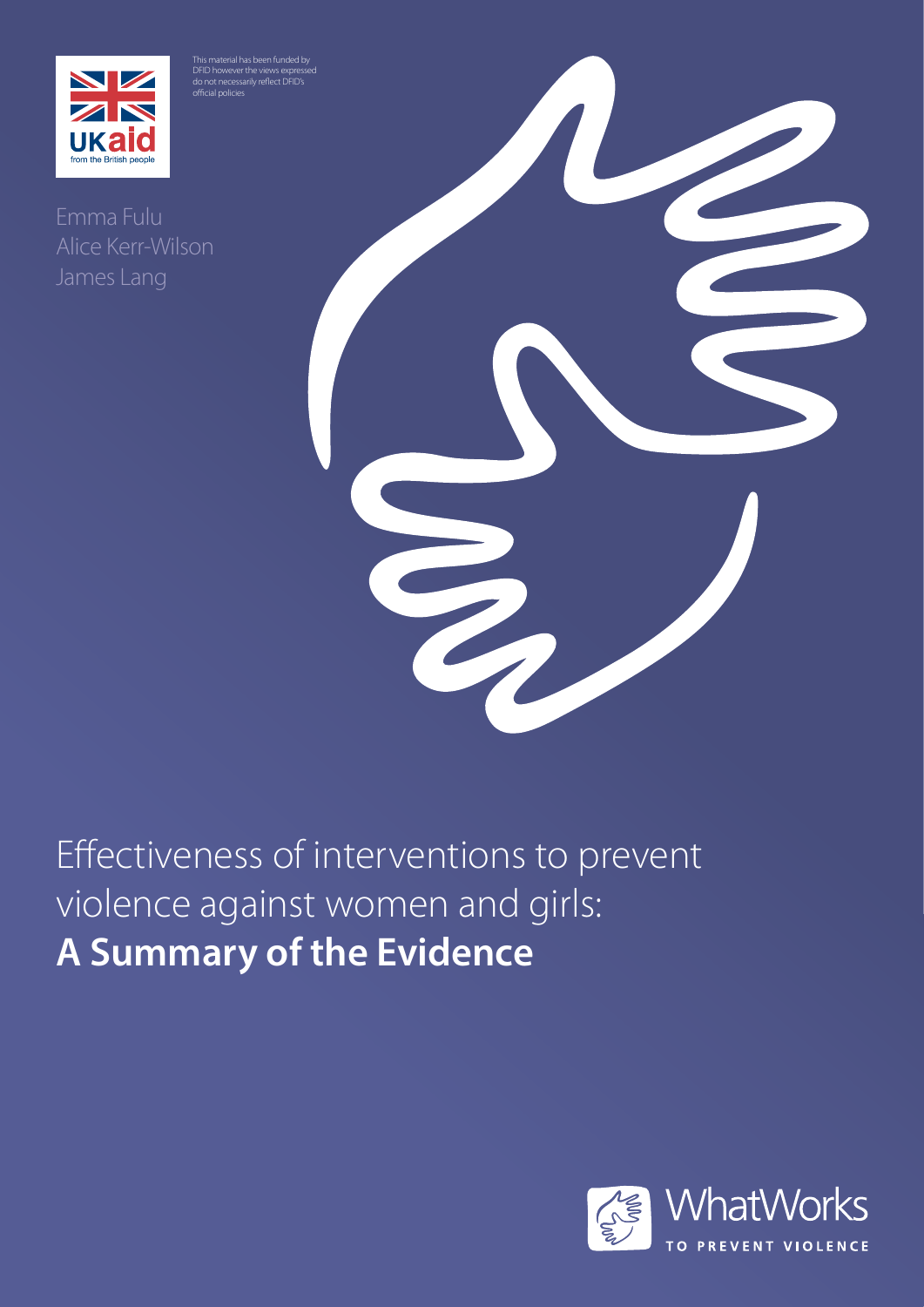## **A Summary of the Evidence**

#### **About this brief**

This summary presents the evidence on the effectiveness of interventions to prevent violence against women and girls (VAWG). It is based on a rapid review of the existing evidence through a review of reviews and online searches of academic databases.

#### **Strengths, gaps and limitations in the body of evidence**

There has been an impressive increase in the evidence base for violence prevention interventions within the last 10 years. We now have several well conducted RCTs in low and middle income countries showing some success in preventing VAWG. The evidence base is continually expanding and there are many rigorous impact evaluations of programmes in the pipeline.

However, there are still many gaps and limitations in the evidence base.

- **• Most rigorous evaluations of interventions to prevent VAWG are from High Income Countries (HICs) and there has been little testing of how these programmes might be adapted or applied in Low and Middle Income Countries (LMICs).**
- **• Particularly limited evidence on some intervention types, i.e. transforming masculinities and social norm change.**
- **• Majority of evaluations do not measure violence as an outcome.**
- **• Majority of evaluations assess the impact on direct intervention recipients and not at a community level.**
- **• Limited evidence on interventions relevant for especially vulnerable groups.**
- **• Indicators vary widely in nature and in data collection making comparisons difficult.**
- **• Limited synthesis across interventions of key pathways through which interventions may be achieving their impacts.**
- **• Short follow-up means we understand little about how change is sustained.**
- **• For multi-component interventions it is difficult to attribute outcomes between intervention components.**
- **• Limited evidence on scalability of interventions.**

### **Key findings**

Despite the limitations in the evidence base, overall this rapid review concludes that there is fair evidence to recommend: relationshiplevel interventions such as Stepping Stones; microfinance combined with gender-transformative approaches such as IMAGE; community mobilisation interventions to change social norms; parenting programmes; and interventions that primarily target boys and men (with women and girls) through group education combined with community mobilisation. Currently there is insufficient evidence to recommend: single component communications campaigns, although it is likely that on their own these are not particularly effective and therefore should not be prioritised. Alcohol reduction programmes show promise in HICs but much more evidence is required from LMICs to see if they are transferrable. There is insufficient evidence on school-based interventions mainly because they have not sufficiently measured VAWG as an outcome but they show promise in reducing risk factors for violence. Finally, there is conflicting evidence on bystander programmes which does not allow us to make a recommendation for or against the intervention.

Table 1 presents a summary of the evidence for different types of interventions to prevent VAWG. Darker colours represent stronger evidence, ranging from no evidence to fair evidence. Blue suggests that the interventions have been shown to be effective in preventing VAWG, green suggest they are promising in that they have been found to have an impact on risk factors but not on outcomes of violence directly. Orange means the evidence is conflicting, that is, some evaluations show that they are effective and others show that they are not. Red illustrates that the interventions have been found to be ineffective. While many intervention evaluations show an impact on risk factors related to violence such as attitudes, school attendance, sexual practices, alcohol use, harsh parenting, evaluations that demonstrate a significant impact on women's experiences or men's perpetration of VAWG are still relatively rare. This is in part because many evaluations fail to measure VAWG as an outcome. In other cases when VAWG is measured, we fail to find a change in rates of violence.

Of concern is the fact that there are some areas of intervention that are receiving substantial investment, but where there is limited evidence of effect. For example, there is significant interest in improving school infrastructure, including WASH facilities, and bystander interventions however there is no robust evidence of impact on VAWG of these interventions.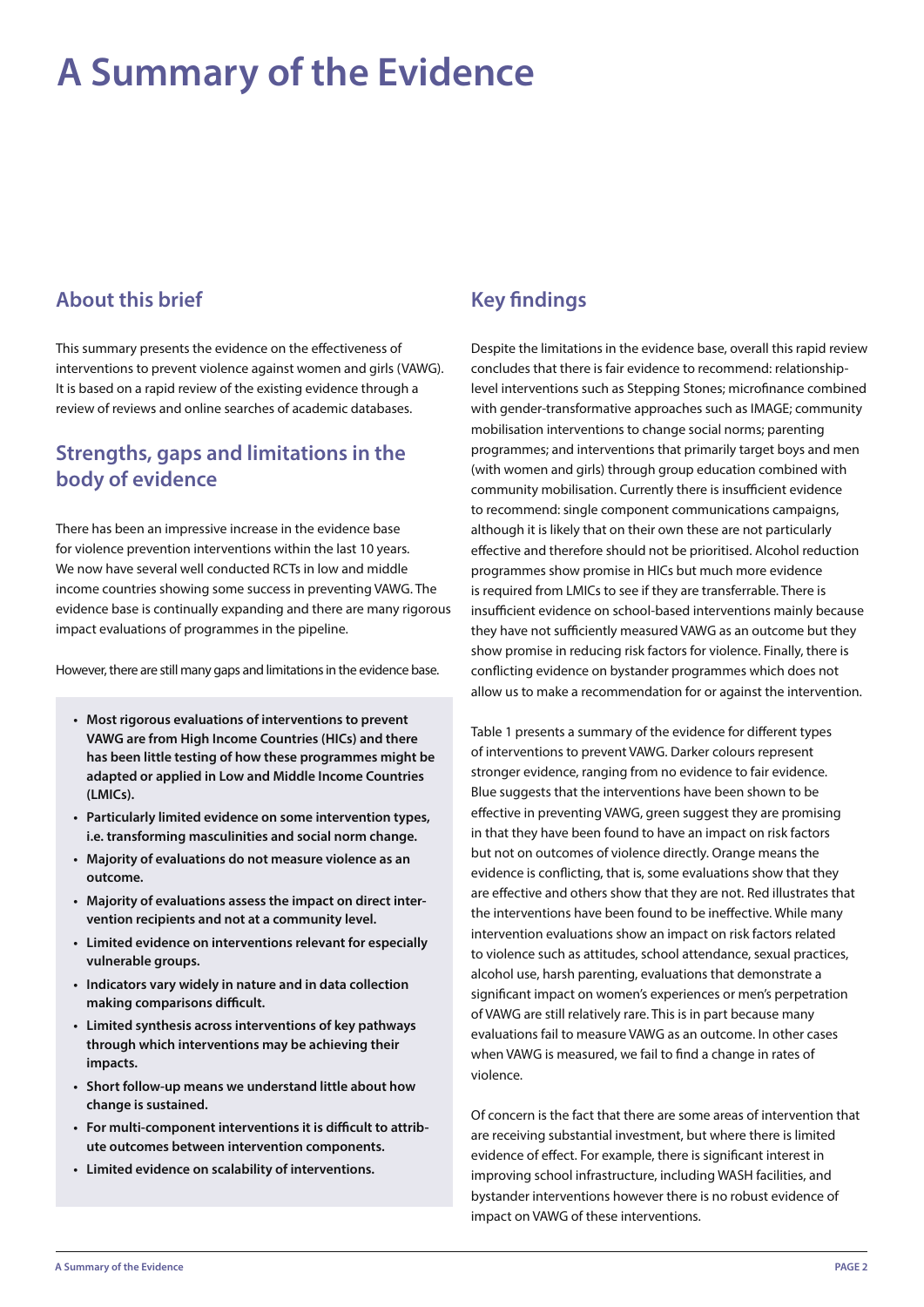#### **Table 1**: Summary of evidence for different types of interventions to prevent VAWG

| <b>EFFECTIVE</b>                                | • Microfinance and gender transformative<br>approaches<br>• Relationship-level interventions<br>• Group education with community outreach<br>(men/boys)<br>• Community mobilisation - changing social<br>norms | • Collectivisation and one-to-one interventions<br>with vulnerable groups<br>• Alcohol reduction programmes (limited<br>evidence from LMICs)                                                                                             |                                 |
|-------------------------------------------------|----------------------------------------------------------------------------------------------------------------------------------------------------------------------------------------------------------------|------------------------------------------------------------------------------------------------------------------------------------------------------------------------------------------------------------------------------------------|---------------------------------|
| <b>PROMISING</b><br>(or impact on risk factors) | • Parenting programmes                                                                                                                                                                                         | • Whole-school interventions<br>• School curriculum based interventions                                                                                                                                                                  |                                 |
| <b>CONFLICTING</b>                              | • Bystander interventions                                                                                                                                                                                      | • Proactive arrest policies<br>(without a protection order)<br>• Second responder programmes<br>• Specialised courts<br>• Alternative and restorative justice mechanisms<br>• Screening with referral (e.g. CBT)<br>in health facilities | • Women's police stations/units |
| <b>INEFFECTIVE</b>                              |                                                                                                                                                                                                                | • Single component communications cam-<br>paigns<br>• WASH interventions in schools                                                                                                                                                      |                                 |
|                                                 | <b>FAIR EVIDENCE</b>                                                                                                                                                                                           | <b>INSUFFICIENT EVIDENCE</b>                                                                                                                                                                                                             | <b>NO EVIDENCE</b>              |

**STRENGTH OF EVIDENCE**

We are yet to see an intervention that has effectively reduced both men's perpetration and women's experiences of violence, with evaluations tending to report a change in one but not the other. Clearly, prevention interventions have not yet been fully optimized and further work is required to improve our approaches, understand and address different pathways to violence.

Multi-component interventions are more effective than singlecomponent ones in preventing VAWG. Media campaigns were more effective when combined with locally targeted outreach efforts and training workshops. Livelihood programmes alone had significantly less impact than interventions that combined economic interventions with gender training.

Gender transformative approaches are more effective than interventions simply targeting attitude and behaviour change. Whether that be in parenting programmes and addressing gender socialization and men's roles in care giving; or economic interventions that also aim to transform gender relationships.

There is emerging evidence that interventions that work with both men and women are more effective than single-sex interventions. Typically interventions types have been segregated into those targeting women's empowerment and those working with men and boys. However there is evidence to suggest that this separation is not conducive to long-term social change. For example, there are compelling arguments for including poor, economically marginalised men in economic interventions.

#### **Implications for the prevention agenda**

#### **The following top 10 areas and approaches should be prioritised in terms of violence prevention in the future:**

- 1. Interventions that have a clear theory of change
- 2. Multi-component programmes
- 3. Interventions that work with men and women
- 4. Interventions that seek to achieve community-level impacts
- 5. Interventions that combine face-to-face work with other approaches, and include skills building elements
- 6. Interventions that take a holistic approach and are gender transformative
- 7. Different interventions to target different forms of VAWG
- Interventions targeting particularly vulnerable populations or those at high risk of perpetration
- 9. Interventions targeting different age groups
- 10. Interventions that are scalable in terms of human and financial resources.

The brief is a summary of Evidence Review of interventions to prevent violence against women and girls. What Works to Prevent Violence, June 2014. Available at: www.whatworks.co.za